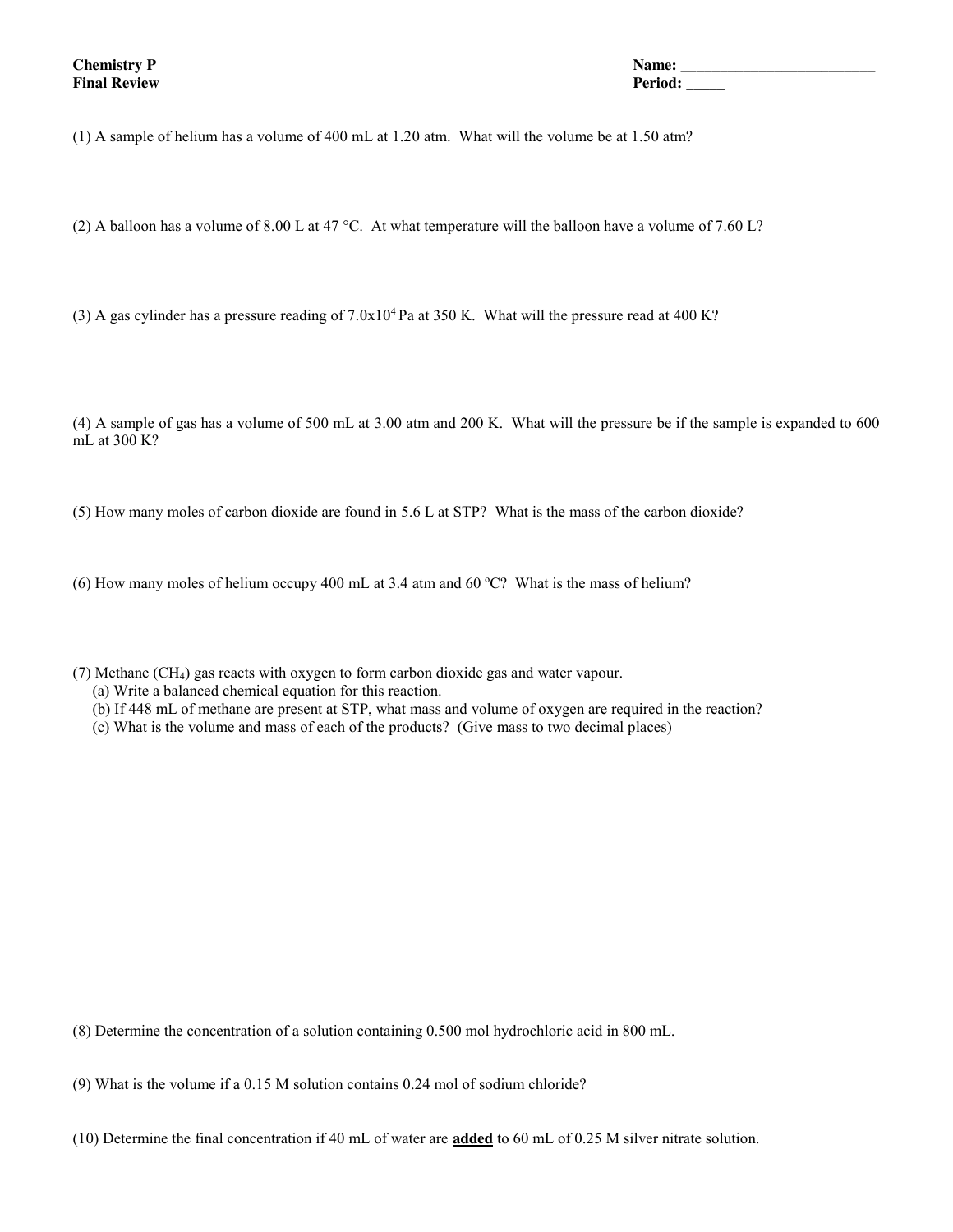|                                               | (11) Write a dissociation equation and determine the concentration of each ion in the solution. |
|-----------------------------------------------|-------------------------------------------------------------------------------------------------|
| (a) $0.036$ M Na <sub>2</sub> SO <sub>4</sub> | (b) $0.40$ M AlCl <sub>3</sub>                                                                  |

| (12) Determine if the following compounds are soluble or insoluble in water. |           |                |              |
|------------------------------------------------------------------------------|-----------|----------------|--------------|
| $(a)$ AgI                                                                    | $(b)$ SrS | (c) $Ca(OH)_2$ | (e) $Na2SO3$ |

(13) Write the formula equation, complete ionic equation, and net ionic equation for the reaction between NaI and  $Pb(NO<sub>3</sub>)<sub>2</sub>$ .

(14) 150 mL of 0.200 M strontium chloride solution are reacted with 200 mL of silver nitrate solution.

- (a) Write a balanced chemical equation for this reaction.
- (b) What is the concentration of the silver nitrate solution?
- (c) What is the mass of each of the products? (Give two decimal places)

(15) List three properties of acids and three properties of bases.

(16) Complete the following table.

| $[H^*]$         | pH   | pOH  | $[OH^-]$        | acidic or basic? |
|-----------------|------|------|-----------------|------------------|
|                 |      | 3.15 |                 |                  |
| $3.2x10^{-4}$ M |      |      |                 |                  |
|                 |      |      | $2.8x10^{-6}$ M |                  |
|                 | 5.05 |      |                 |                  |

(17) Write a balanced equation for each of the following reactions. Classify the reactions.

(a) nitric acid + barium hydroxide  $\rightarrow$  (b) sulphuric acid + potassium hydroxide.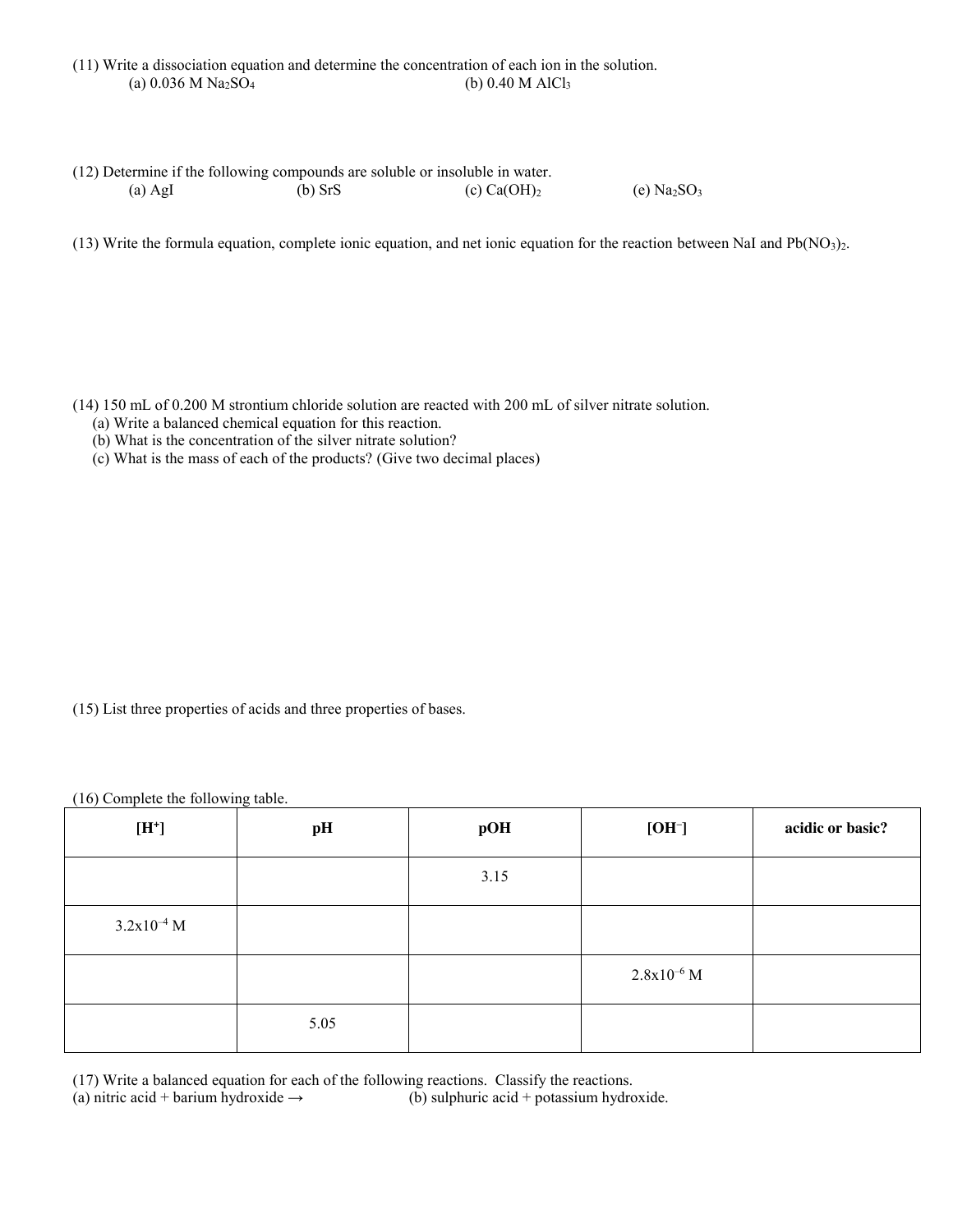(18) Calculate the amount of energy released when 15.0 g of acetic acid freezes.

(19) Calculate the mass of methane that can be boiled by 2044 J of energy.

(20) Calculate the heat energy required to increase the temperature of 100 g of air from 20.0 °C to 80.0 °C.

(21) Calculate the final temperature if 65 J of heat energy is added to 25 g of lead at 45 °C.

(22) (a) How much energy is required to heat 20 g of ice from  $-12 \degree C$  to 0  $\degree C$ ?

(b) How much energy is required to turn 20 g of ice into water?

(c) How much energy is required to heat 20 g of water from 0  $\degree$ C to 100  $\degree$ C?

(23) Classify each reaction as endothermic or exothermic and determine ∆H.  $\frac{1}{\sqrt{2}}$  (a) CO (g) + SiO<sub>2</sub> (s) + 590.2 kJ/mol → SiO (g) + CO<sub>2</sub> (g);  $\Delta H = \frac{1}{\sqrt{2}}$ kJ/mol

 $\frac{1}{2}$  (b) 2ZnS (s) + 3O<sub>2</sub> (g) → 2ZnO (s) + 2SO<sub>2</sub> (g) + 878.3 kJ/mol;  $\Delta H = \frac{1}{2}$ kJ/mol

(24) (a) Use the heats of formation to calculate the heat of the following reaction:  $C_3H_8(g) + 5O_2(g) \rightarrow 3CO_2(g) + 4H_2O(g)$ 

(b) How much heat would be released by the combustion of 10 mol of propane  $(C_3H_8)$ ?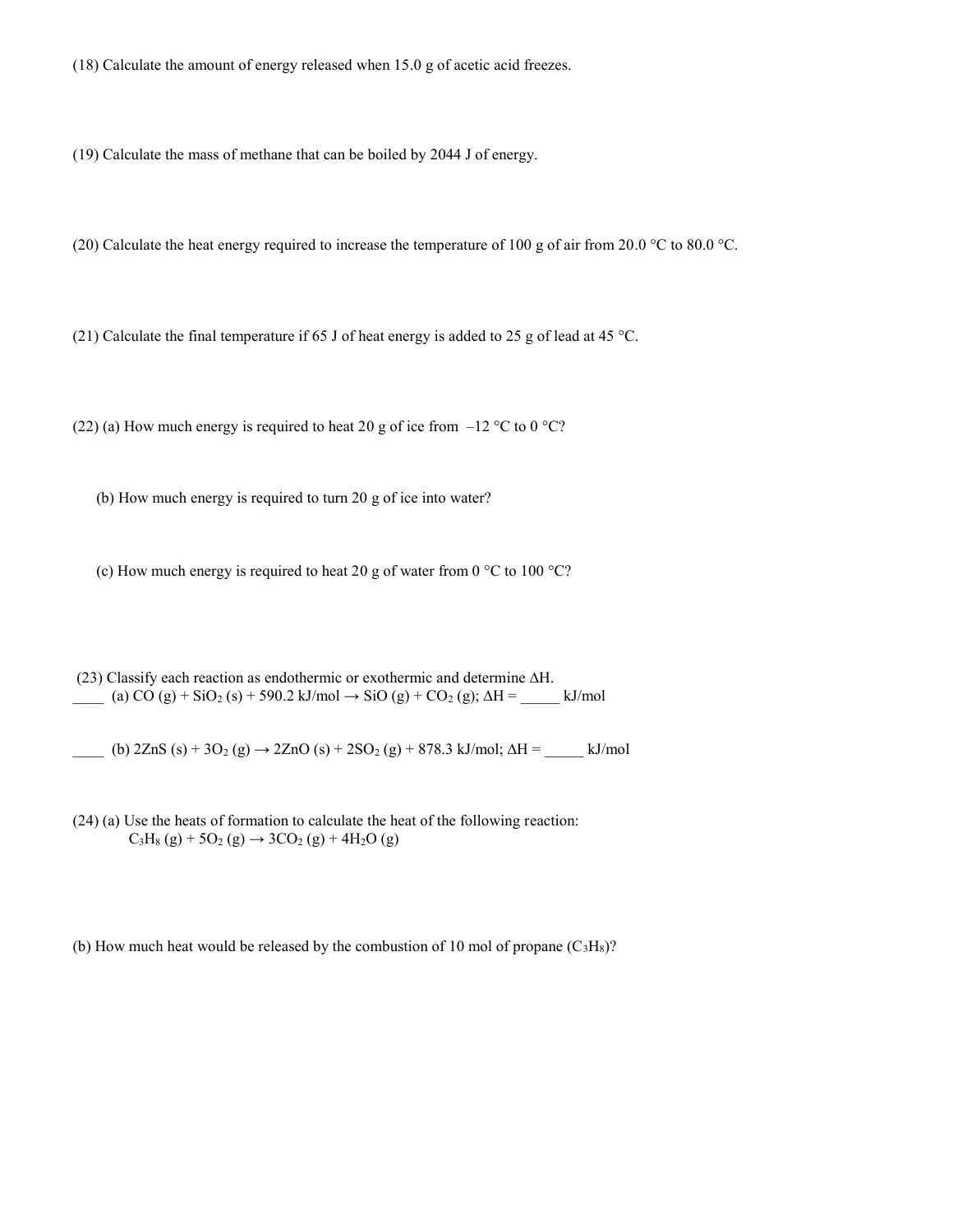| (25) Write the nuclide symbol for each isotope. State the number of protons, electrons, and neutrons for each isotope. |                      |                 |
|------------------------------------------------------------------------------------------------------------------------|----------------------|-----------------|
| (a) Tellurium $-120$                                                                                                   | (b) Lanthanum $-139$ | (c) Vanadium–50 |

- (26) For each of the following statements, state which type(s) or radiation (alpha, beta, or gamma) they describe. (a) has the highest penetrating power (e) can be stopped by aluminum foil
	- (b) has the same structure as an electron
	- (c) has the same structure as a helium nucleus
	- (d) can be stopped by a piece of paper
- (f) can result in a transmutation
- (g) is energy released from an excited atom
- (h) is a type of particle
- (27) Complete each of the following nuclear reactions.



- (28) The half–life of radium–224 is 3.66 days.
- 

(a) What mass of a 10.0 g sample will remain after 7.32 days? (b) How long will it take for a 60.0 g sample to decay to 3.75 g?

- (29) The half–life of radium–226 is 1599 years.
- 
- (a) What mass of a 15 g sample will remain after 6396 years? (b) How long will it take for an 80 g sample to decay to  $0.625$  g?
- (30) Sulphur–35 has a half–life of 87.1 days.
- (a) What mass of a 64 g sample will remain after 348.4 days? (b) How long will it take for a 1024 g sample to decay to 4.0 g?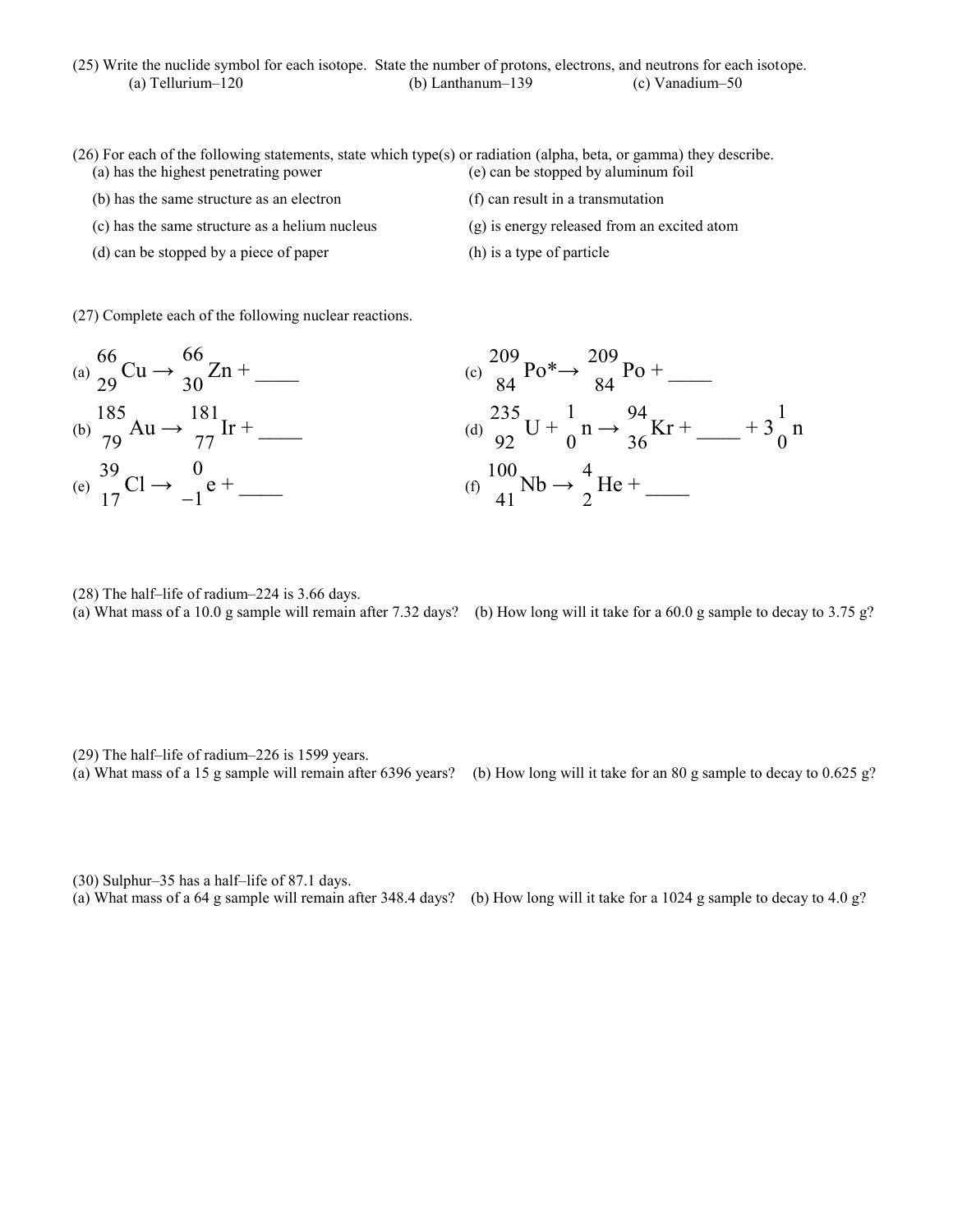

(32) Draw the following compounds (a) 2,3–Dimethyloctane

(c) 3–methyl–2–heptene

(b) 3,4–Diethylcyclohexene

(d) 5–Ethyl–2–nonyne

(33) Classify each of the compounds and match them with the correct name.



(1) propanoic acid (2) 3–chlorobutanal (3) 1–aminopropane (4) Ethyl propyl ether (5) 4–Methyl–2–pentanone (6) Methyl ethanoate (7) 4–Methyl–2–pentanol (8) 4–Ethylhexanamide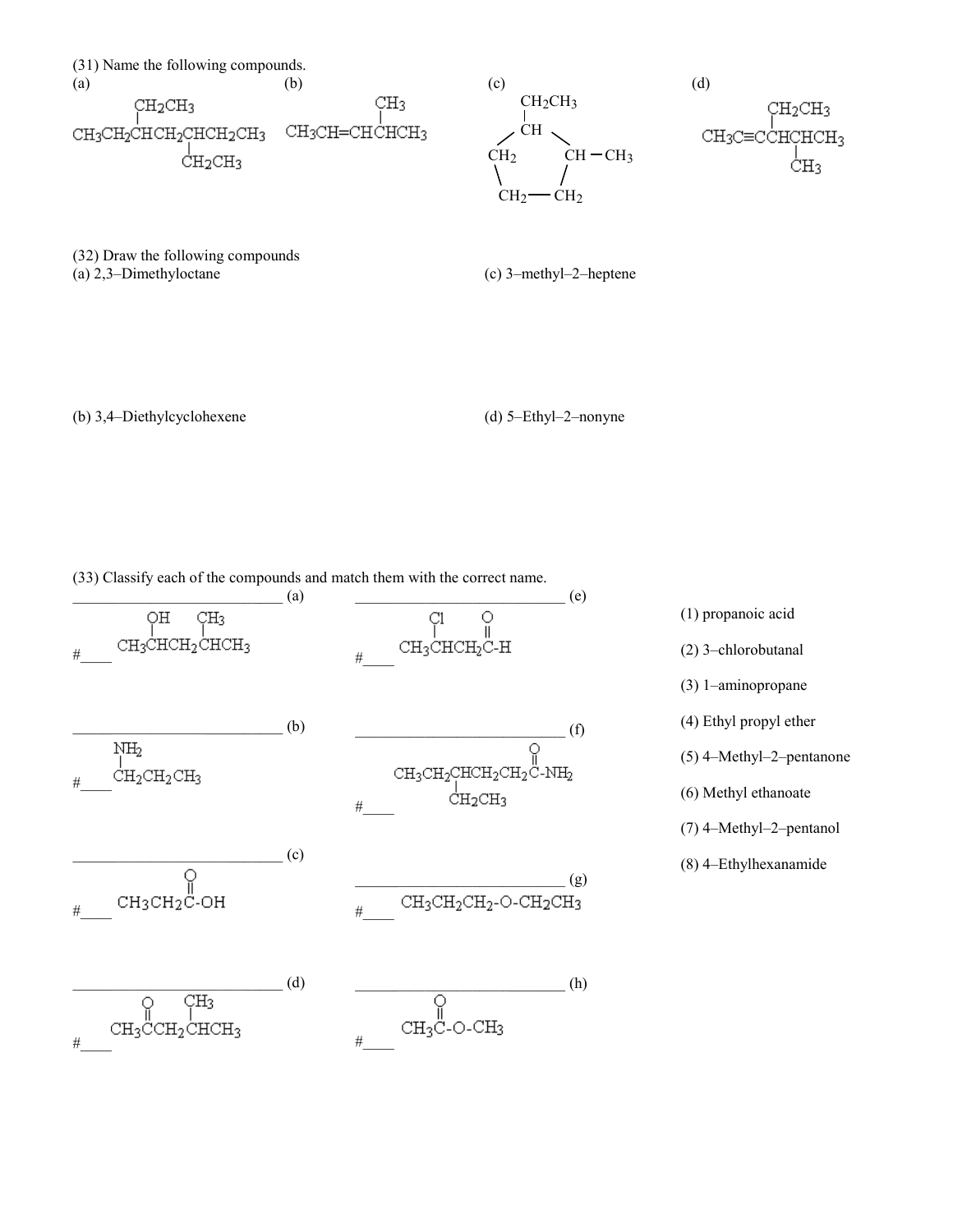(34) Explain what would happen to  $[C_5H_{11}N]$  for each of the following stresses.  $C_5H_5N(g) + 3H_2(g) + 1.4 \text{ kJ/mol} \rightleftharpoons C_5H_{11}N(g)$ 

(a) increase pressure (b) decrease temperature (c) increase volume (d) increase  $[H_2]$ 

(35) Write a Keq expression for each of the following equilibria. (a)  $2CO (g) + O_2 (g) \rightleftharpoons 2CO_2 (g)$ 

(b) 4HCl (g) + O<sub>2</sub> (g) 
$$
\implies
$$
 2H<sub>2</sub>O (l) + 2Cl<sub>2</sub> (g)

(36) Write a Keq expression for each of the following equilbria. Determine the value of Keq. Does the equilibrium favour the products or the reactants?

(a)  $2H_2O (l) + 2F_2 (g) \rightleftharpoons 4HF (g) + O_2 (g)$  (b)  $2CH_4 (g) \rightleftharpoons C_2H_2 (g) + 3H_2 (g)$ At equilibrium, <br>At equilibrium, a 10.0 L container holds<br> $[F_2] = 0.160$  M,  $[HF] = 1.20$  M, and  $[O_2] = 0.200$  M<br>2.00 mol CH<sub>4</sub>, 0.400 mol C<sub>2</sub>H<sub>2</sub>, and 6.00

2.00 mol CH<sub>4</sub>, 0.400 mol C<sub>2</sub>H<sub>2</sub>, and 6.00 mol H<sub>2</sub>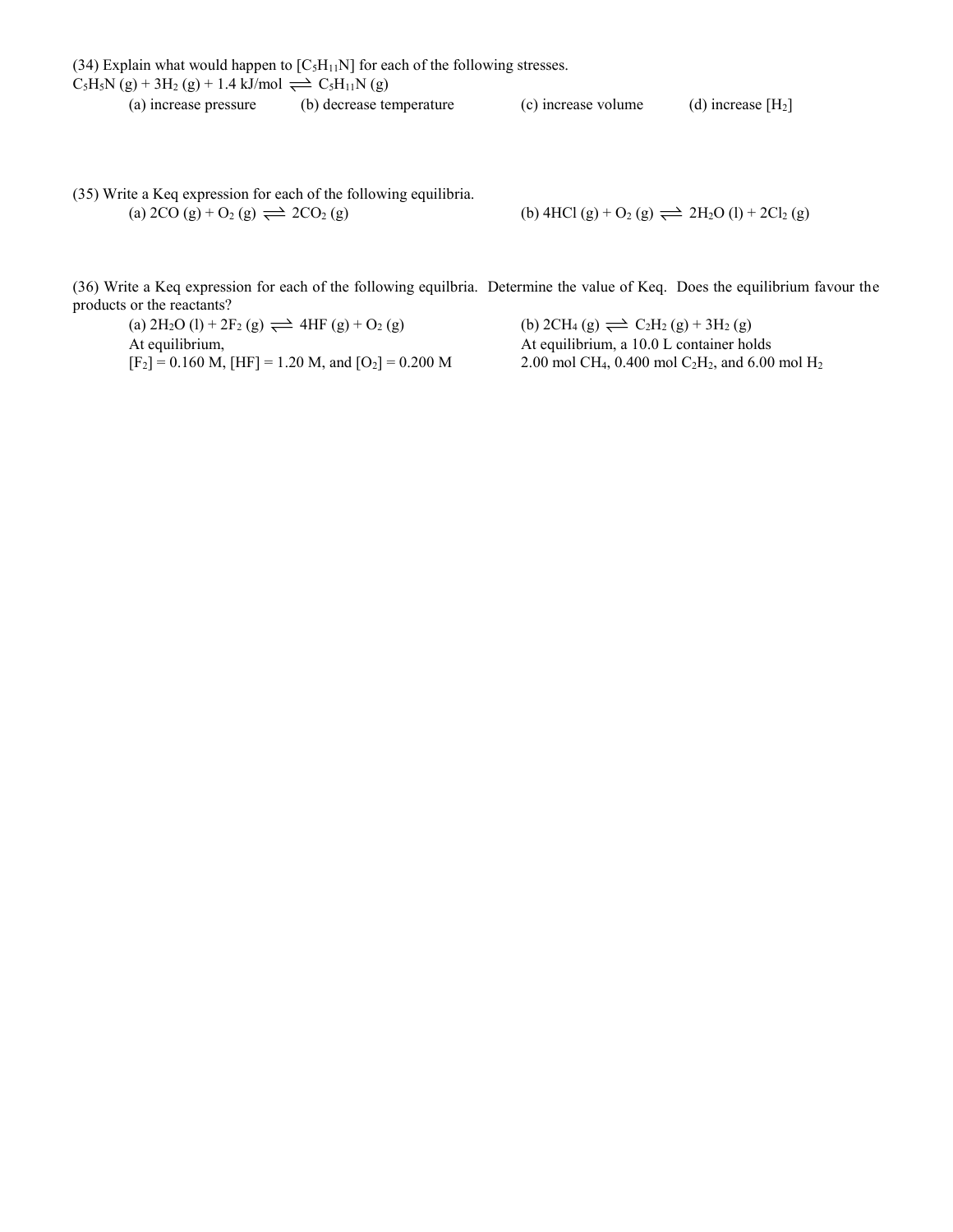## Answers:

(1) 320 mL (2) 304 K (3) 8.0x104 Pa (4) 3.75 atm (4) 0.25 mol and 11 g (6) 0.050 mol and 0.20 g (7) (a) CH<sub>4</sub> + 2O<sub>2</sub>  $\rightarrow$  CO<sub>2</sub> + 2H<sub>2</sub>O (b) 0.896 L and 1.28 g O<sub>2</sub> (c) 0.448 L and 0.88 g CO<sub>2</sub>, 0.896 L and 0.72 g H<sub>2</sub>O  $(8) 0.625 M$  (9) 1.6 L (10) 0.15 M  $(11)$  (a) Na<sub>2</sub>SO<sub>4</sub>  $\rightarrow$  2Na<sup>+</sup> + SO<sub>4</sub><sup>2-</sup>, [Na<sup>+</sup>] = 0.072 M, [SO<sub>4</sub><sup>2-</sup>] = 0.036 M

(b)  $\text{AlCl}_3 \rightarrow \text{Al}^{3+} + 3\text{Cl}^-, [\text{Al}^{3+}] = 0.40 \text{ M}, [\text{Cl}^-] = 1.2 \text{M}$ 

(12) (a) insoluble (b) soluble (c) insoluble (d) soluble

(13) formula equation:  $2\text{NaI (aq)} + \text{Pb}(\text{NO}_3)_2 \text{ (aq)} \rightarrow 2\text{NaNO}_3 \text{ (aq)} + \text{PbI}_2 \text{ (s)}$ complete ionic equation:  $2Na^{+}(aq) + 2I^{-}(aq) + Pb^{2+}(aq) + 2NO_3^{-}(aq) \rightarrow 2Na^{+}(aq) + 2NO_3^{-}(aq) + PbI_2(s)$ net ionic equation:  $Pb^{2+}$  (aq) + 2I<sup>-</sup> (aq)  $\rightarrow$  PbI<sub>2</sub> (s)

 $(14)$  (a) (a)  $SrCl<sub>2</sub> + 2AgNO<sub>3</sub> \rightarrow Sr(NO<sub>3</sub>)<sub>2</sub> + 2AgCl$  (b)  $[AgNO<sub>3</sub>] = 0.30 M$  (c) 6.35 g  $Sr(NO<sub>3</sub>)<sub>2</sub>$  and 8.60 g AgCl

| (15)                                      |                                            |
|-------------------------------------------|--------------------------------------------|
| Acid                                      | <b>Base</b>                                |
| dissociate to produce $H^+$ ions          | dissociate to produce OH <sup>-</sup> ions |
| pH<7.0                                    | pH > 7.0                                   |
| taste sour                                | taste bitter                               |
| react with metals to produce hydrogen gas | feel slippery                              |
| pH paper turns red/orange                 | pH paper turns blue/green                  |
| $phenolphthalein \rightarrow colourless$  | phenolphthalein $\rightarrow$ pink         |
| bromothymol blue $\rightarrow$ yellow     | bromothymol blue $\rightarrow$ blue        |
| cabbage juice $\rightarrow$ pink          | cabbage juice $\rightarrow$ blue           |

(16)

| $[H^+]$          | pH    | pOH   | $[OH^-]$         | acidic or basic? |
|------------------|-------|-------|------------------|------------------|
| $1.4x10^{-11}$ M | 10.85 | 3.15  | $7.1x10^{-4}$ M  | basic            |
| $3.2x10^{-4}$ M  | 3.49  | 10.51 | $3.1x10^{-11}$ M | acidic           |
| $3.5x10^{-9}$ M  | 8.45  | 5.55  | $2.8x10^{-6}$ M  | basic            |
| $8.9x10^{-6}$ M  | 5.05  | 8.95  | $1.1x10^{-9}$ M  | acidic           |

(17) neutralization (a)  $2HNO_3 + Ba(OH)_2 \rightarrow Ba(NO_3)_2 + 2H_2O$  (b)  $H_2SO_4 + 2KOH \rightarrow K_2SO_4 + 2H_2O$ 

(18) 2880 J (19) 4 g (20) 5970 J (21) 65 °C (22) (a) 501.6 J (b) 6680 J (c) 8360 J

(23) (a) endo; ΔH= +590.2 kJ/mol (b) exo, ΔH=–878.3 kJ/mol (24) (a) –2043.8 kJ/mol (b) –20438 kJ

(25) (a) 120 52  $Te 52 p, 52 e, 68 n$  (b) 139 57 La  $57 p, 57 e, 82 n$  (c) 50 23 V 23 p, 23 e, 27 n (26) (a) gamma (b) beta (c) alpha (d) alpha (e) beta (f) alpha/beta (g) gamma (h) alpha/beta  $(27)$  (a)  $0$ 1 e (b)  $<sup>4</sup>$ </sup> 2 He (c)  $^0$ 0 γ (d)  $139$ 56 Ba (e)  $39$ 18 Ar (f)  $96$ 39 Y (28) (a) 2.5 g (b) 14.64 days (29) (a) 0.9375 g (b) 11193 years (30) (a) 4.0 g (b) 696.8 days